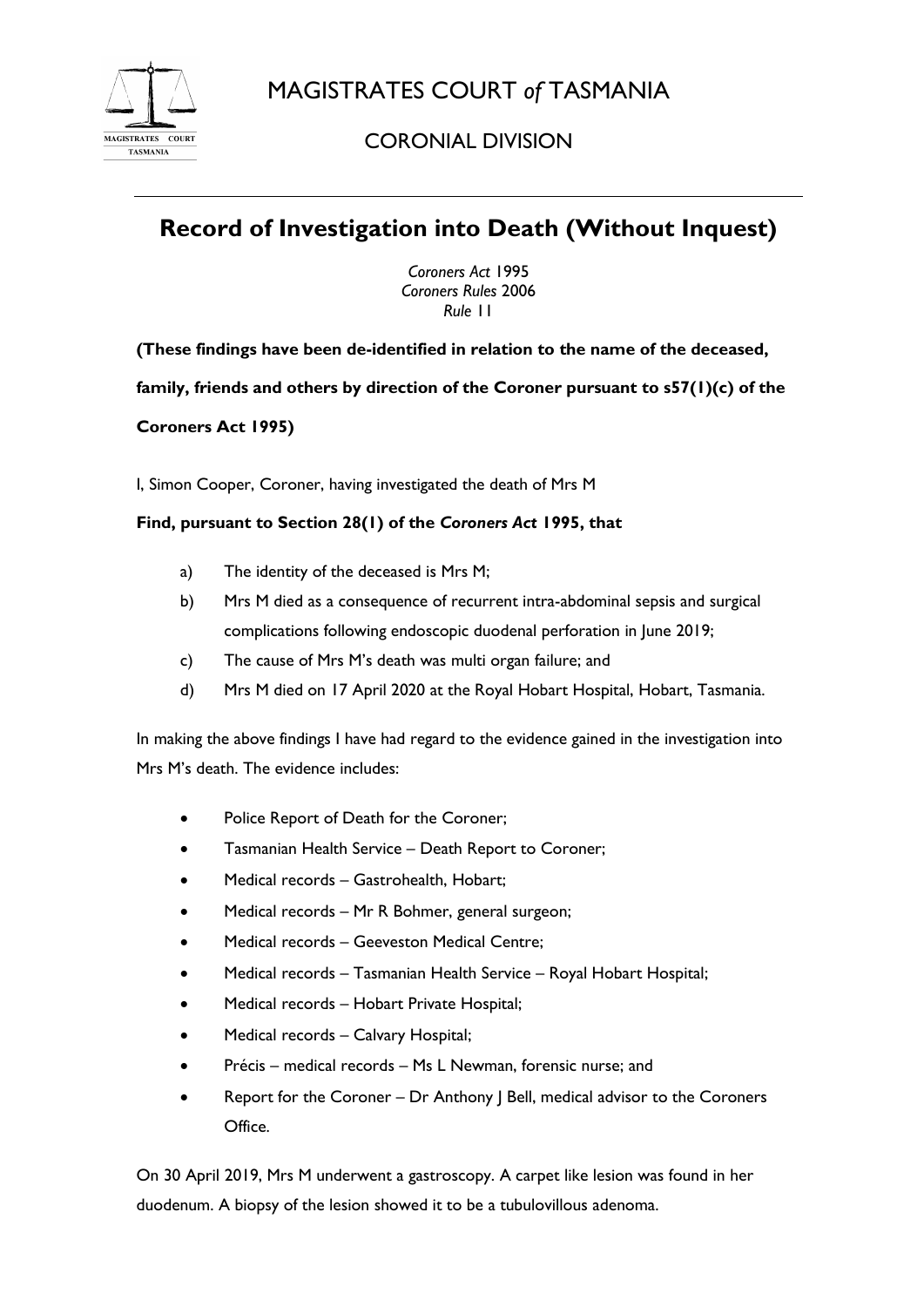A CT scan of her abdomen was performed on 1 May 2019. The CT scan did not detect mass lesions of the duodenum. Mrs M was referred for a second opinion to a gastroenterologist, Dr W Osler.

On 11 June 2019, Dr Osler resected a large adenoma from the second part of Mrs M's duodenum. Whilst the procedure was being carried out Mrs M's duodenum was perforated.

Later that evening Mrs M was returned to theatre for an emergency laparotomy. Mr R Bohmer, general surgeon (who had referred Mrs M to Dr Osler), performed the surgery. He was unable to close completely the perforation of the duodenum. Post operatively, Mrs M was transferred to the hospital's intensive care unit.

Thereafter, Mrs M suffered months of debilitating pain with various transfers between the Calvary Hospital, the Hobart Private Hospital and the Royal Hobart Hospital. She developed acute pancreatitis and sepsis. The amount of treatment Mrs M received is reflected by the fact that her medical records at the Hobart Private Hospital over this period amount to four volumes of some 1,273 pages.

On 24 June 2019, Mrs M was transferred from the Calvary Hospital to the Hobart Private Hospital where she remained until 18 July 2019. On that day she was transferred to the Royal Hobart Hospital for surgery and remained there until 4 August 2019 before being transferred back to the Hobart Private Hospital.

On 1 November 2019, Mrs M was transferred to the Royal Hobart Hospital and underwent a Whipple procedure the same day. A Whipple procedure is a complex operation which involves removal of the head of the pancreas, the first part of the duodenum, the gallbladder and the bile duct. Thereafter, she was transferred, post-operatively, to the Royal Hobart Hospital's intensive care unit, and following improvement, transferred back to the Hobart Private Hospital on 7 November 2019.

It was not until about mid-December 2019 that Mrs M was well enough to be discharged home from hospital.

On 6 April 2020, after five or so days of functional decline and recurring falls, Mrs M was readmitted to the Royal Hobart Hospital. Upon admission, she was critically unwell and in septic shock. She underwent yet another laparotomy on 9 April 2020 (her fourth since June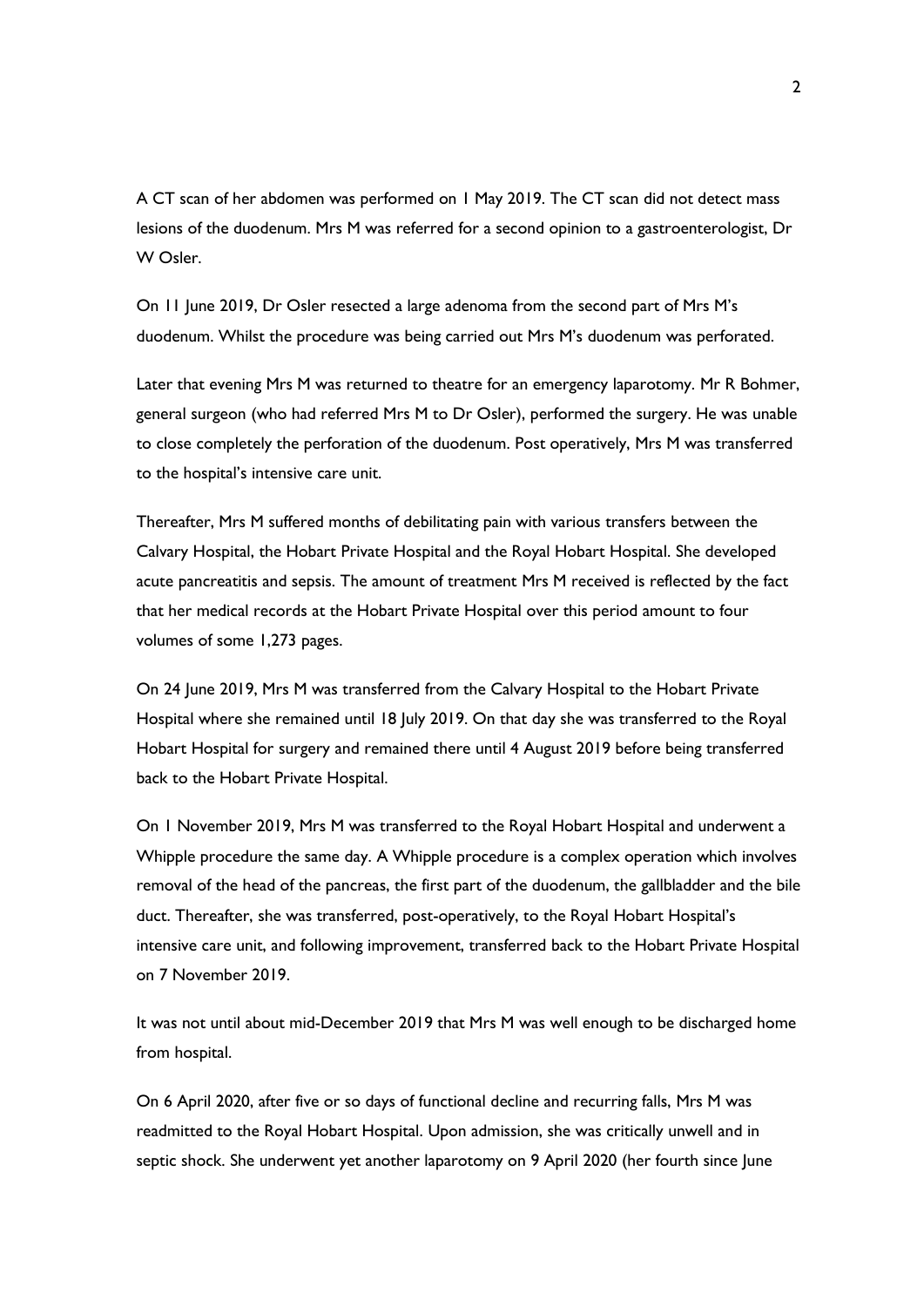2019). Mrs M's condition did not improve and eventually a decision was made to transition to end-of-life care. She died on 17 April 2020.

The Royal Hobart Hospital reported the fact of Mrs M's death in accordance with the requirements of the *Coroners Act* 1995. Her body was formally identified and then transferred to the hospital's mortuary. At the mortuary, experienced forensic pathologist, Dr Andrew Reid, examined her body and after reviewing her medical records provided a report. Dr Reid expressed the opinion in that report that the cause of Mrs M's death was multi organ failure. Dr Reid considered the antecedent causes of her death were recurring intra-abdominal sepsis and surgical complications, resulting from the endoscopic duodenal perforation on 11 June 2019. I accept Dr Reid's opinion as to the cause of Mrs M's death.

The circumstances of Mrs M's death required further investigation by the Coronial Division Medico-Legal Committee. Her treatment was comprehensively reviewed by Ms L Newman, forensic nurse, who provided a detailed précis of her treatment. That précis has informed these findings.

In addition, the medical advisor to the Coronial Division, Dr Anthony Bell MB BS MD FRACP FCICM, reviewed Mrs M's treatment and provided a report.

Dr Bell said in his report:

"*Following the duodenal perforation the management was a good quality with excellent interaction between many specialists. The outcome of [*Mrs M*] improving at home and looking forward to resuming academic work was an achievement. The final event may well have been treatable but the patient delayed therapy probably due to past experience of months in hospital and multiple surgeries.*"

Mrs M's decision to delay seeking medical intervention in April 2020 is hardly surprising in light of the consequences for her of her original surgery 10 months earlier.

#### **Discussion**

I accept that following the perforation of Mrs M's duodenum on 11 June 2019, the treatment she received was of an appropriate standard. I also accept that perforation of duodenal are an acknowledged risk of any resection.